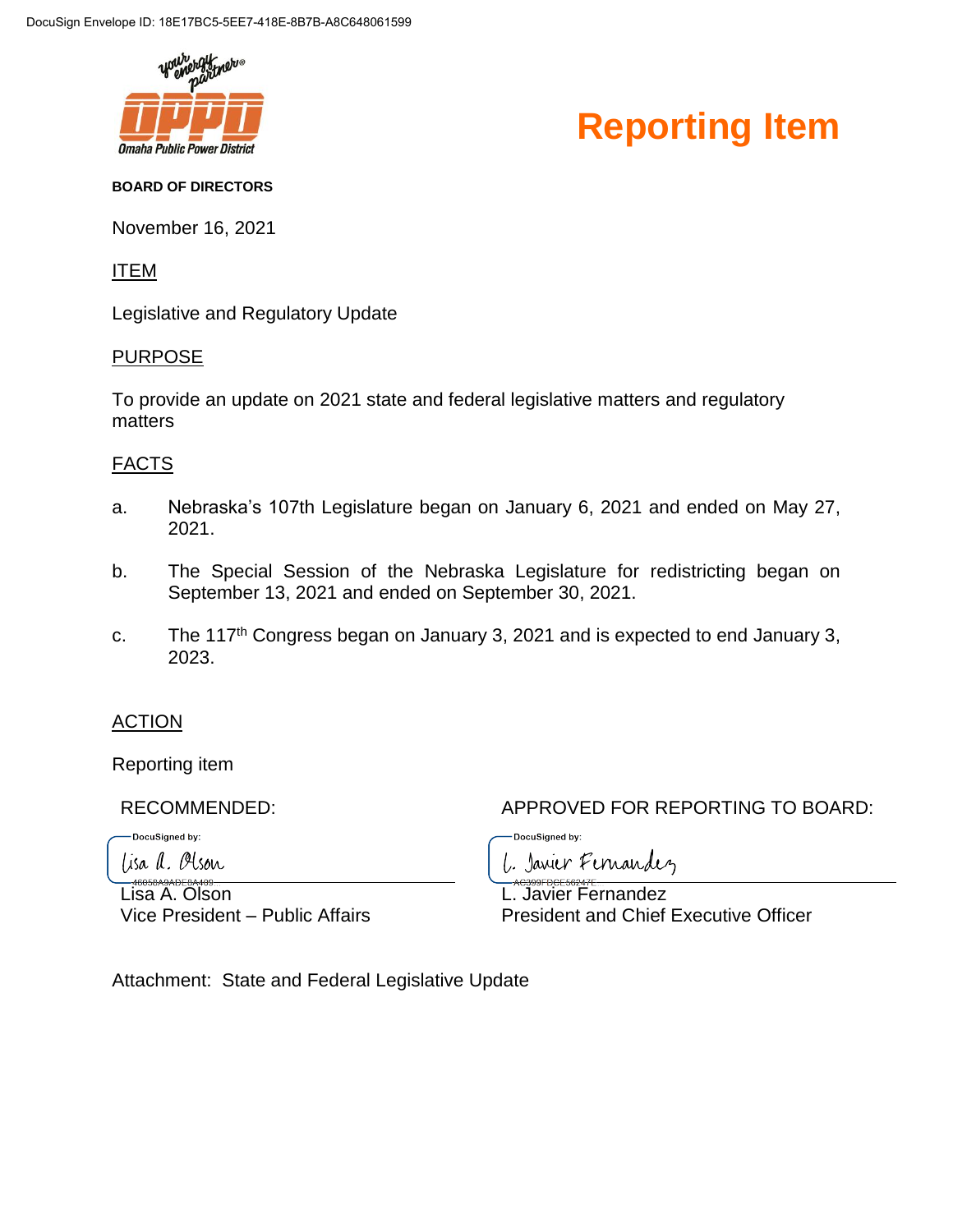

## Legislative Update 11/11/2021

Tim O'Brien, Director – Economic Development & External Relations

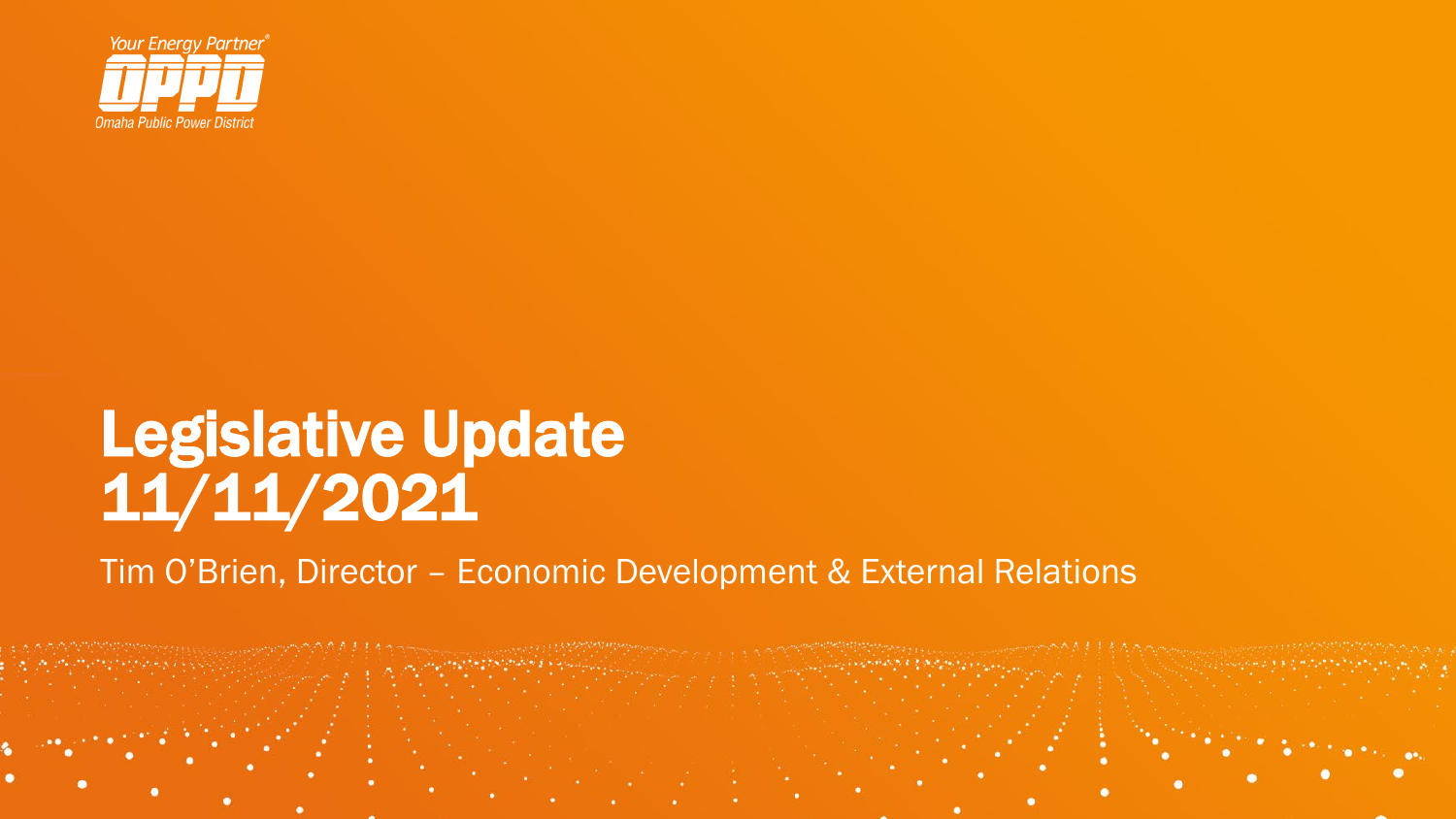

# State Legislative Update

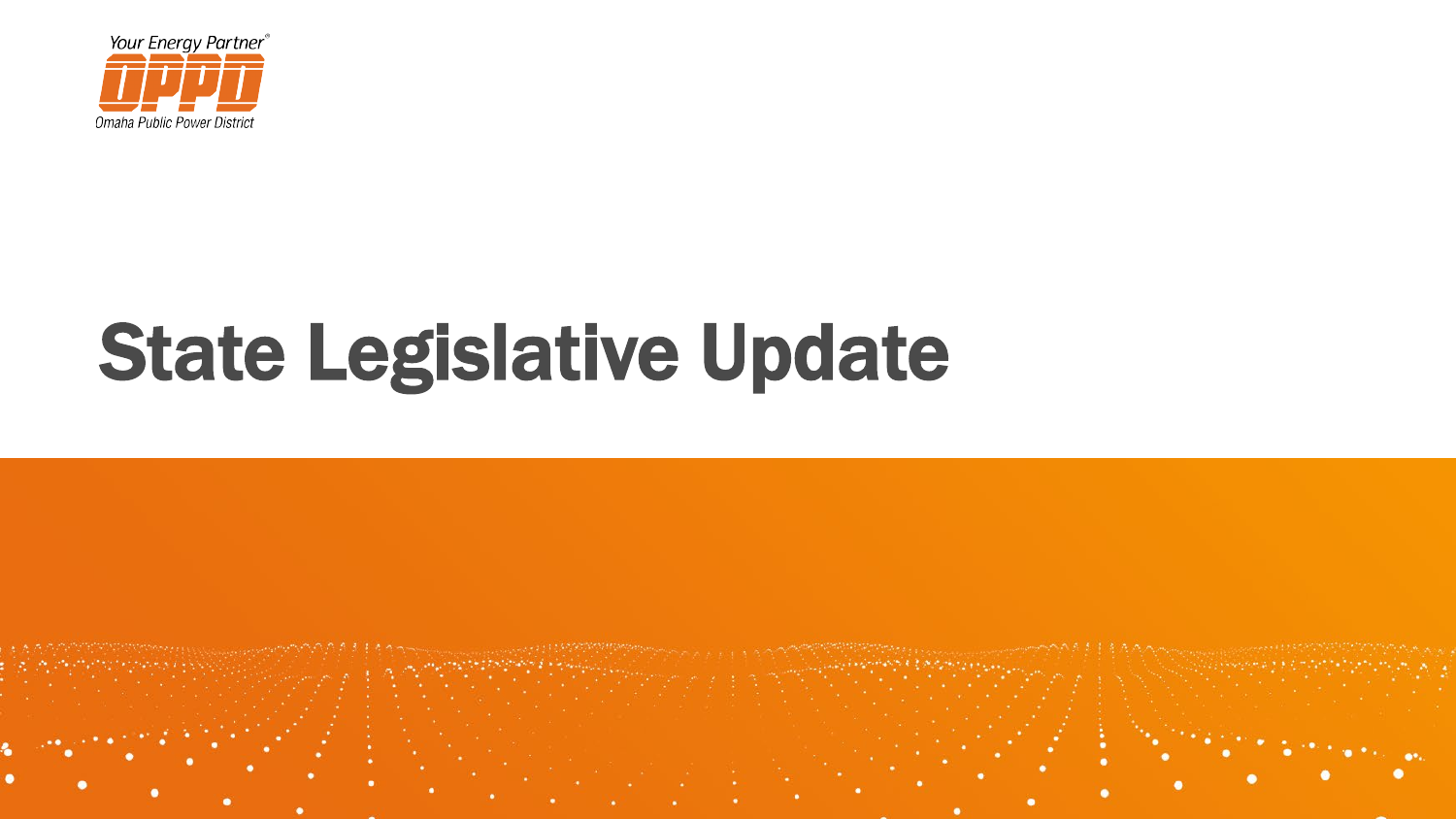## Interim Study Hearings

- LR 136 Introduced by Senator Brewer Interim study to examine and evaluate the causes, costs, and impacts of rolling electrical power outages during the extreme weather events of February 2021. Invited testimony only.
	- ̶ Testifiers in order requested by the Chair of the Natural Resources Committee
		- Lanny Nickell, SPP
		- Jill Becker, Black Hills
		- Mary Harding, NPPD Board
		- Amanda Bogner, OPPD Board
		- DaNay Kalkowski, LES Board
		- Dennis Grennan, PRB
	- ̶ OPPD Board Chair Amanda Bogner testified. Director Bogner did a great job presenting OPPD's after action report and the steps being taken to improve from the report. We are finalizing the strategy, which is fluid. The Natural Resources Committee will offer a report to the Executive Committee of the Legislature in December with recommendations for legislation.

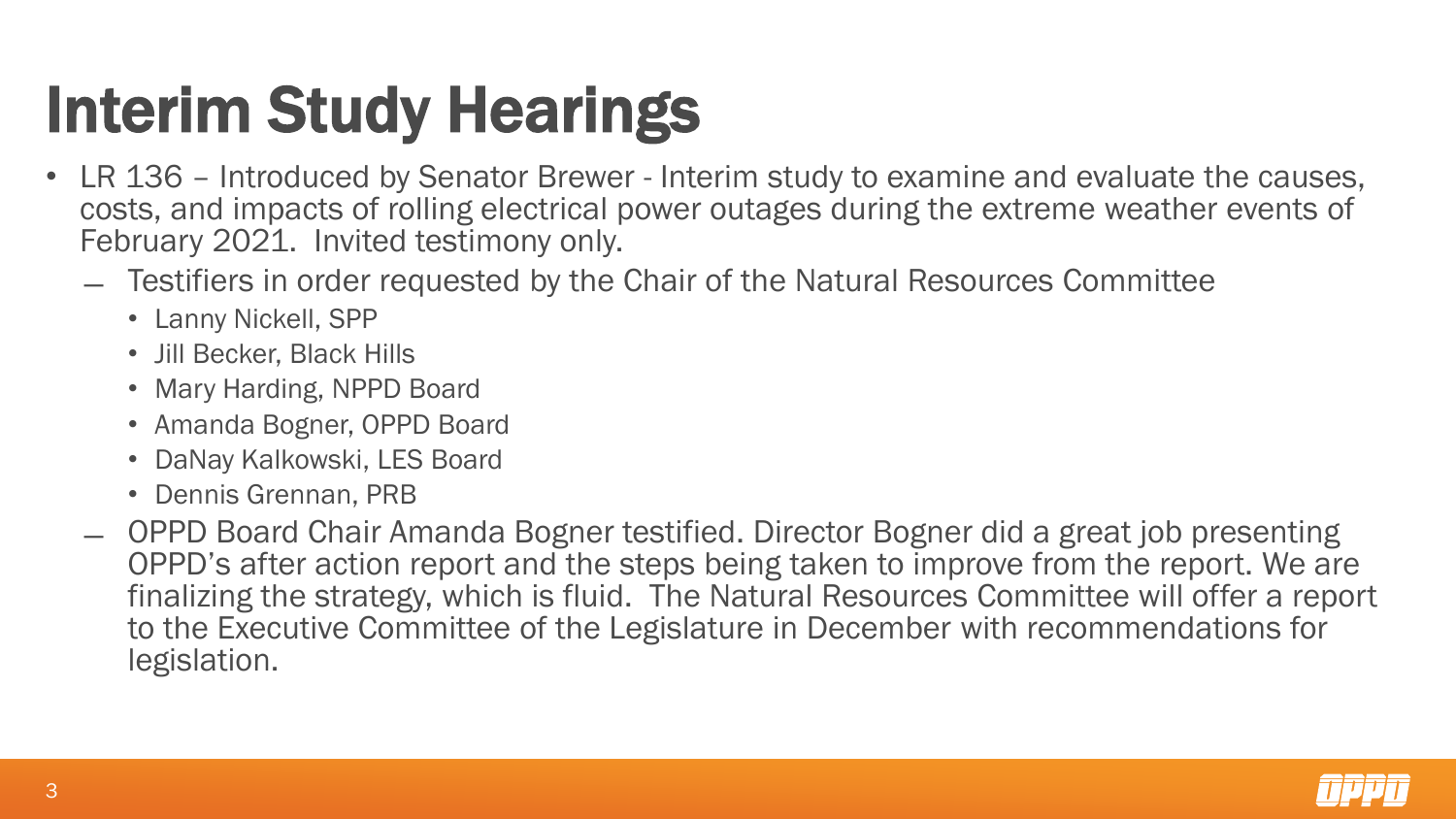## Interim Study Hearings

- LR 83 Introduced by Senator Matt Hansen Interim study to examine the gubernatorial appointment process of members to boards, commissions, and similar entities. Hearing held October 20 2021.
- LR 106– Introduced by Senator Kolterman Interim study to monitor underfunded defined benefit plans administered by political subdivisions as required by section 13-2402 - Hearing scheduled November 5 2021 John Thurber will testify on behalf of OPPD.
- LR 234 Introduced by Senator Friesen Interim study to examine issues related to the regulation and taxation of electric vehicles. Expected to be scheduled for a hearing in December.

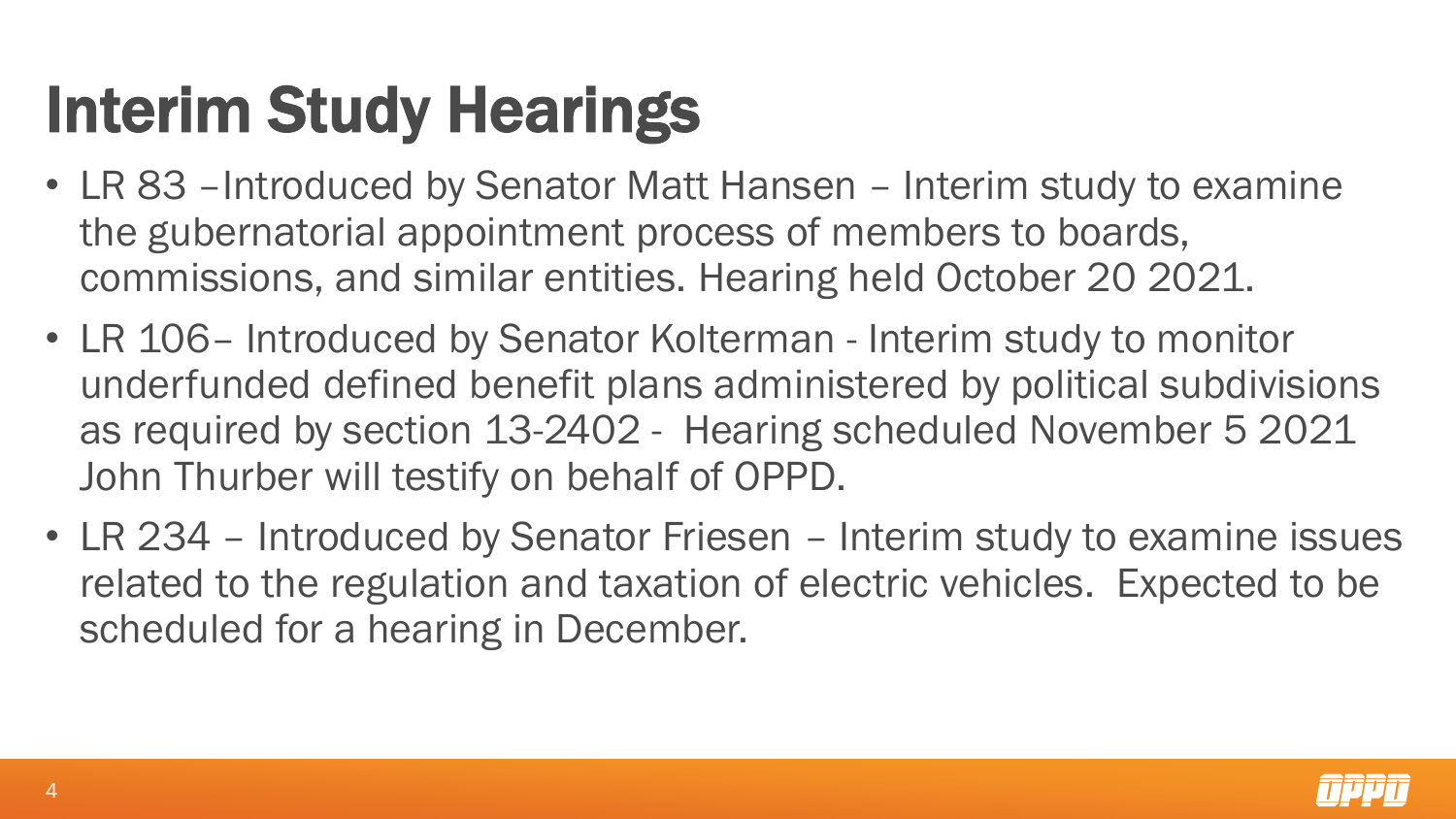

# Federal Legislative Update

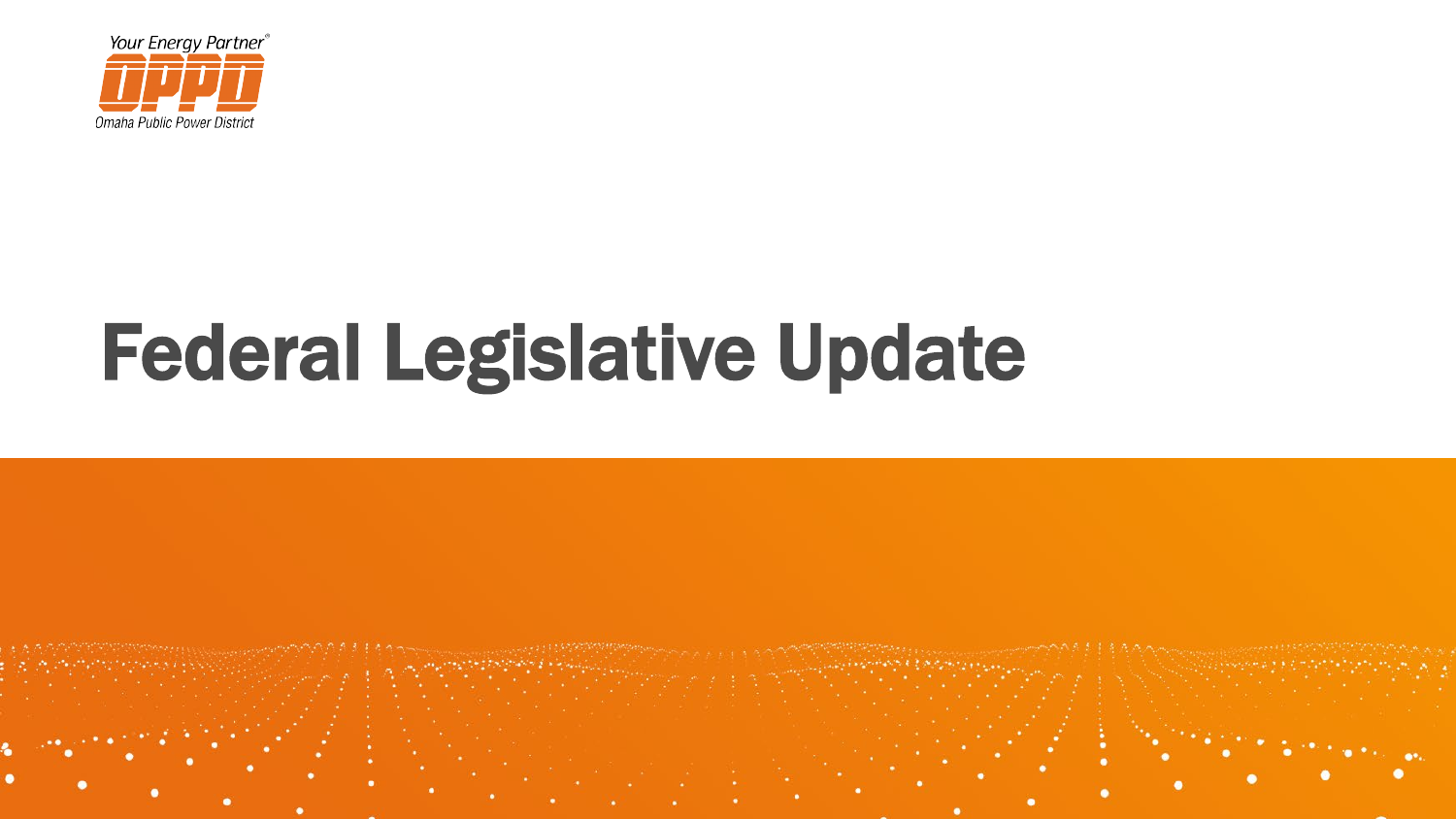## Federal Update

- The House passed the \$550 billion infrastructure bill on Friday night Nov. 5th , 228-206, sending the measure to President Biden's desk.
- Negotiations continue for budget reconciliation packages.
	- ̶ House likely to vote on House version of reconciliation sooner than Senate.
	- ̶ Senate hopes to vote on the reconciliation package before Thanksgiving.
	- ̶ Initial \$3.5 trillion budget reconciliation reduced to \$1.75 trillion with \$555 billion for Clean Energy Tax credits and climate funding.
	- ̶ Clean Electricity Payment Plan (CEPP), carbon tax, carbon border tax are likely out.
- Debt ceiling compromise from Senate GOP is being discussed/offered.
- 9,131 bills introduced in the 117<sup>th</sup> Congress as of November 11<sup>th</sup>.<br>
SEC Congress.gov, Politico, Whitehouse.gov

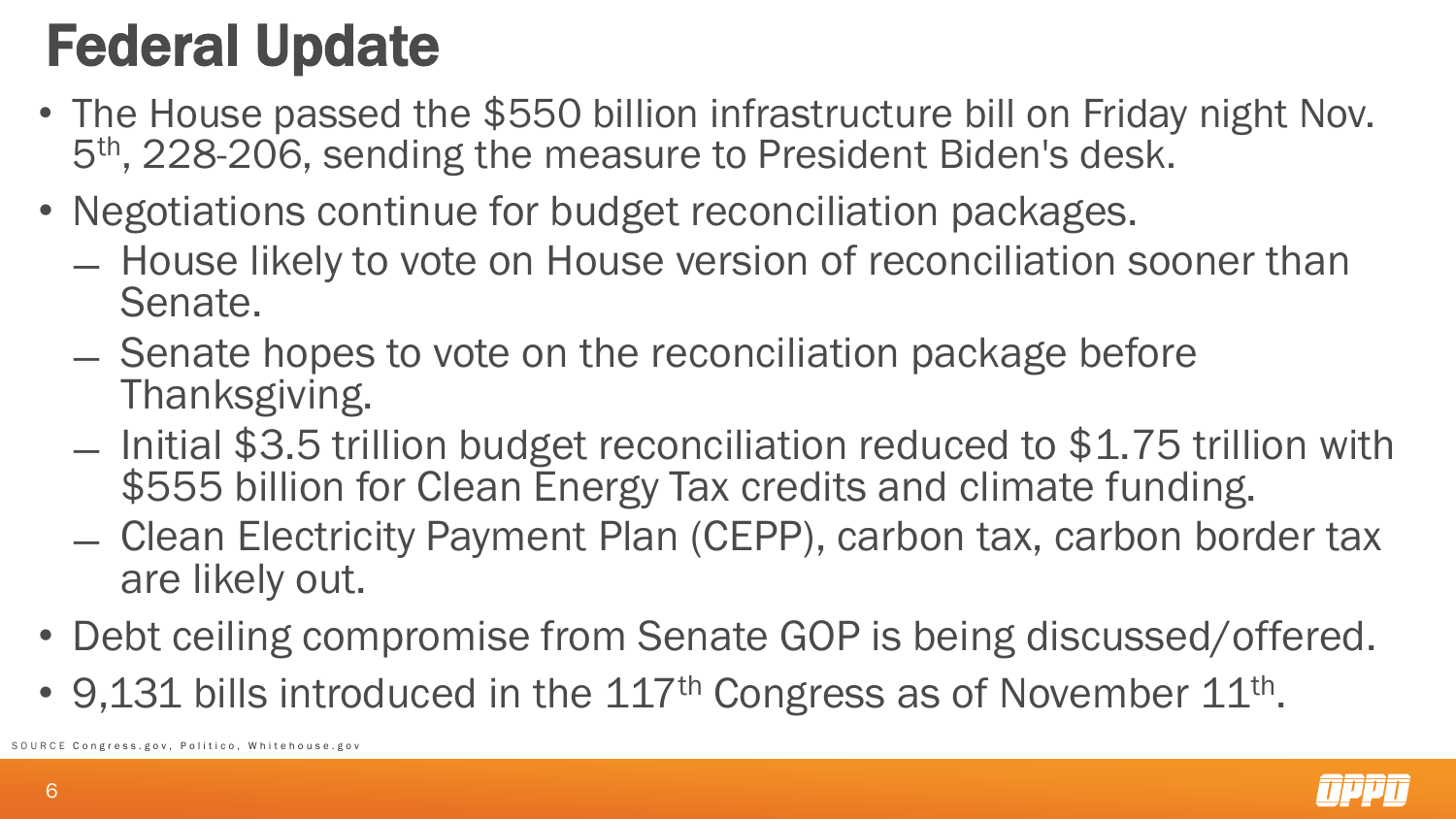## Infrastructure Investment and Jobs Act (IIJA) Overview

Authorizes nearly \$550 billion in new federal money for infrastructure projects, as well as to renew existing programs that were set to expire in September.

- \$110 billion for roads, bridges, and other major projects
- \$73 billion to update the nation's electricity grid
- \$66 billion for passenger and freight rail
- \$65 billion for broadband internet
- \$55 billion for water infrastructure
	- \$15 billion for removing lead pipes
- \$50 billion for climate resiliency projects
- \$39 billion for public transit
- \$25 billion for airports
- \$21 billion for environmental remediation projects
- \$17 billion for ports and waterways
- \$11 billion for transportation safety projects
- \$7.5 billion for low emissions buses and ferries
- \$7.5 billion to construct EV charging stations

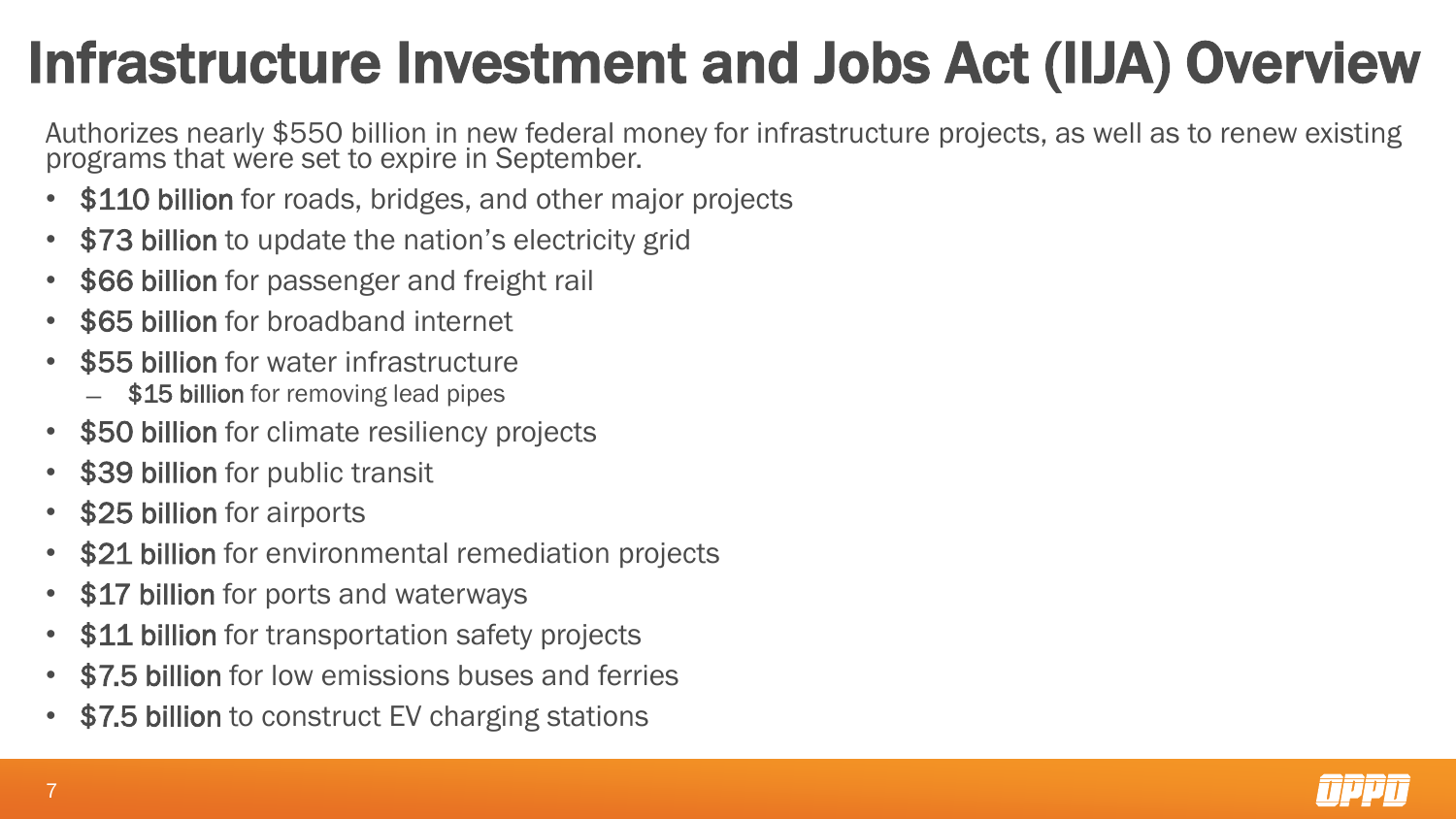### Infrastructure Investment and Jobs Act – NE Breakdowns

- Based on formula funding, Nebraska is expected to receive the following share of the \$550 billion in new infrastructure spending:
	- ̶ Roads and bridges: \$2.225 billion
	- ̶ Broadband: \$100 million
	- ̶ Public Transportation: \$186 million
	- ̶ Electric grid and next generation energy technologies: \$30 million
	- ̶ Climate resilient infrastructure: \$29.5 million
	- ̶ Water infrastructure: \$358 million
	- ̶ Airport improvements: \$111 million
- Grant Opportunities will be available for significantly more funding.
- As Federal and State agencies set up programs and funding mechanisms, we will engage with Funding Opportunity Announcements over the next year to 18 months.

*Source:* [https://www.whitehouse.gov/wp-content/uploads/2021/08/NEBRASKA\\_Infrastructure-Investment-and-Jobs-Act-State-Fact-Sheet.pdf](https://www.whitehouse.gov/wp-content/uploads/2021/08/NEBRASKA_Infrastructure-Investment-and-Jobs-Act-State-Fact-Sheet.pdf)